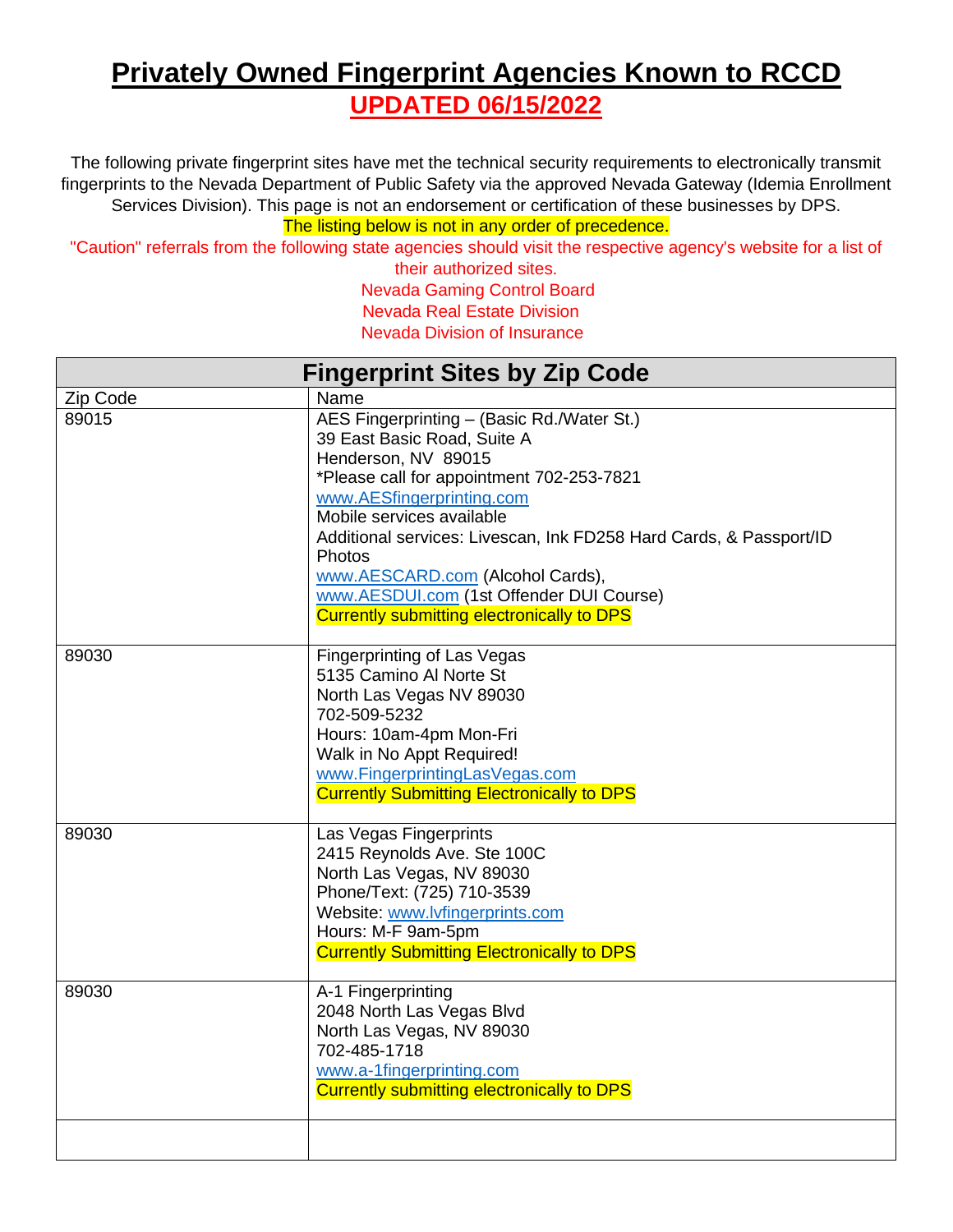| 89032 | Las Vegas Multiservices<br>4100 N. MLK Blvd. Ste B<br>North Las Vegas, NV 89032<br>702-463-4118<br><b>Currently submitting electronically to DPS</b>                                                                                                                                                                                                   |
|-------|--------------------------------------------------------------------------------------------------------------------------------------------------------------------------------------------------------------------------------------------------------------------------------------------------------------------------------------------------------|
| 89071 | <b>Fingerprinting Express</b><br>1958 E. William Street<br>Carson City, NV 89071<br>775-222-0061<br>www.fingerprintingexpress.com<br><b>Currently submitting electronically to DPS</b>                                                                                                                                                                 |
| 89074 | Spread the Word Nevada<br>1065 American Pacific Drive Ste 160<br>Henderson NV 89074<br>702-564-7809 By Appointment Only<br>www.spreadthewordnevada.org<br><b>Currently submitting electronically to DPS</b>                                                                                                                                            |
| 89074 | Fieldprint - Outpost Mail & Copy (Henderson)<br>205 North Stephanie Street<br>Henderson, NV 89074<br>877-614-4364<br>Hours: M-F 9:30am - 5:00pm<br>Website: https://FieldprintNevada.com<br>Appointment required.<br>Please visit https://FieldprintNevada.com to schedule an appointment.<br><b>Currently submitting electronically to DPS</b>        |
| 89074 | Fieldprint - Centurion Insurance (Henderson)<br>199 North Arroyo Grande Boulevard<br>Henderson, NV 89074<br>877-614-4364<br>Hours: M-F 9:00am - 4:30pm<br>Website: https://FieldprintNevada.com<br>Appointment required.<br>Please visit https://FieldprintNevada.com to schedule an appointment.<br><b>Currently submitting electronically to DPS</b> |
| 89074 | #0 AA Fingerprinting of Las Vegas - Henderson<br>9017 S Pecos Rd Ste 4500<br>Henderson NV 89074<br>Phone: 702-949-6152<br>www.FingerprintingLasVegas.com<br>Walk-in Mon-Fri 11am-6pm no appt required<br><b>Currently submitting electronically to DPS</b>                                                                                             |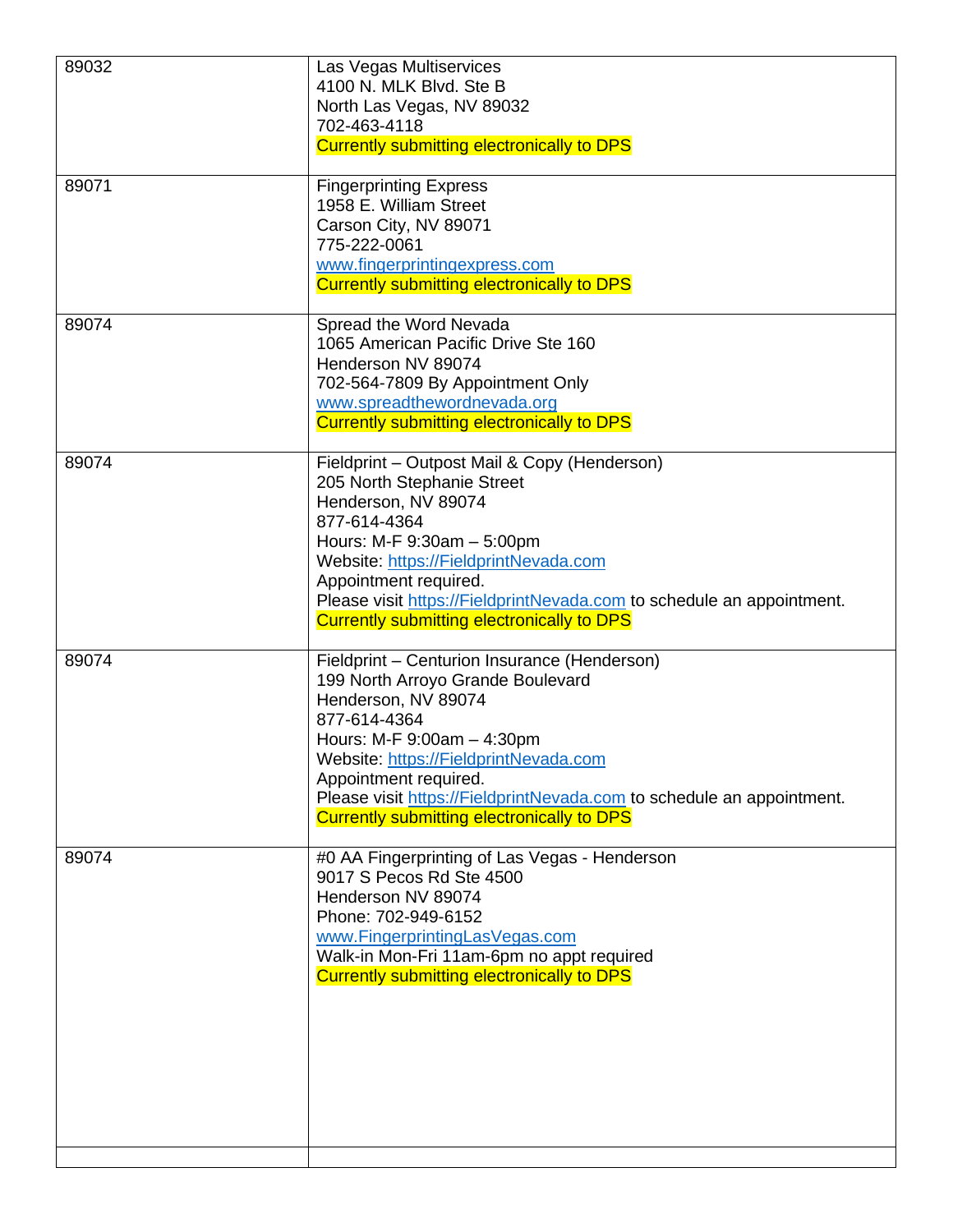| 89101 | Notary Professionals of Nevada (Downtown Las Vegas)<br>400 S. 4 <sup>th</sup> St. Ste 500<br>Las Vegas, NV 89101<br>702.688.5618<br>getnotarized@notaryprosnv.com<br>www.notaryprosnv.com<br>9am-5pm M-F, Walk-ins welcome, no appointment required,<br>Additional services: FBI Background Check, Fingerprint Hard Cards,<br><b>Notary Services</b><br><b>Currently submitting electronically to DPS</b> |
|-------|-----------------------------------------------------------------------------------------------------------------------------------------------------------------------------------------------------------------------------------------------------------------------------------------------------------------------------------------------------------------------------------------------------------|
| 89102 | <b>GTS Notary &amp; Fingerprinting Services</b><br>4570 Spring Mountain Road<br>Las Vegas, NV 89102<br>(702) 978-3214<br>Mon-Fri 11am-7pm<br>www.gtsnotaryandfingerprint.com<br>Mobile Services Available by Appointment<br><b>Currently submitting electronically to DPS</b>                                                                                                                             |
| 89102 | <b>Fingerprinting of Nevada</b><br>3365 Wynn Road Ste F<br>Las Vegas, NV 89102<br>702-992-3049<br>Accepting Walk-Ins & appointments<br><b>Currently submitting electronically to DPS</b>                                                                                                                                                                                                                  |
| 89102 | Global Safety Network, Inc.<br>3441 W. Sahara Ste C2<br>Las Vegas, NV 89102<br>Phone 702-696-1555<br>http://www.globalsafetynetwork.com<br><b>Currently Submitting Electronically to DPS</b>                                                                                                                                                                                                              |
| 89102 | <b>Accelerated Fingerprints</b><br>3160 S. Valley View Blvd, Suite 108 (near Valley View/Desert Inn)<br>Las Vegas, NV 89102<br>888-860-3031<br>Accepting Walk-ins & Online Appointments<br>www.acceleratedfingerprints.com<br><b>Currently submitting electronically to DPS</b>                                                                                                                           |
| 89104 | Bulwerks, LLC<br>330 E. Charleston Blvd<br>Las Vegas, NV 89104<br>703-540-0253 - text messages accepted<br>fingerprint@bulwerks.com<br>Currently submitting electronically to DPS                                                                                                                                                                                                                         |
| 89104 | Mail & More<br>4555 E Charleston Blvd Ste 105<br>Las Vegas, NV 89104<br>702-545-0085<br><b>Currently Submitting Electronically to DPS</b>                                                                                                                                                                                                                                                                 |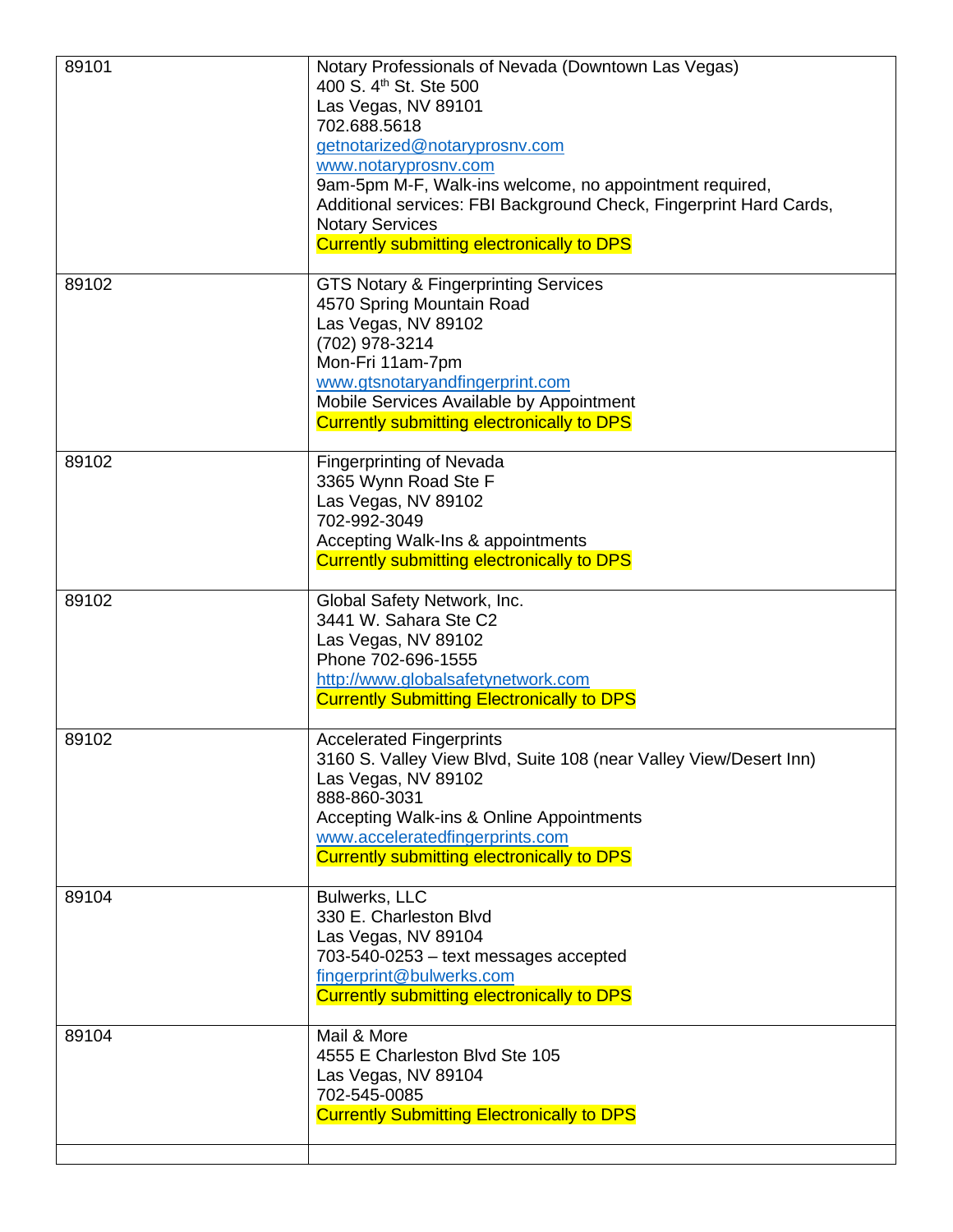| 89107 | <b>B&amp;D Fingerprinting Services</b><br>800 N. Rainbow Blvd Executive Suite 175<br>Las Vegas, NV 89107<br>702-485-5256<br>www.bdfingerprinting.com<br><b>Currently submitting electronically to DPS</b>                                                                                                                                                                            |
|-------|--------------------------------------------------------------------------------------------------------------------------------------------------------------------------------------------------------------------------------------------------------------------------------------------------------------------------------------------------------------------------------------|
| 89108 | 1st Peloton Fingerprinting<br>Mobile & Multiple locations in Southern Nevada by Appointment<br>702-648-7005<br>www.1stPelotonFingerprinting.com<br><b>Currently submitting electronically to DPS</b>                                                                                                                                                                                 |
| 89108 | Fieldprint - Alpha Mailbox (North Las Vegas)<br>3172 North Rainbow Boulevard<br>Las Vegas, NV 89108<br>877-614-4364<br>Hours: M-F 9:00am - 5:00pm; Sat 10:00am - 3:00pm<br>Website: https://FieldprintNevada.com<br>Appointment required.<br>Please visit https://FieldprintNevada.com to schedule an appointment.<br><b>Currently submitting electronically to DPS</b>              |
| 89108 | <b>Fingerprint Masters and Lab Services, LLC</b><br>801 S. Rancho Dr, Ste E2-B<br>Las Vegas, NV 89108<br>702-476-4260<br>M-F8am-6pm, Saturday 8am-4pm, Sunday Closed<br>Currently submitting electronically to DPS                                                                                                                                                                   |
| 89108 | <b>Fingerprinting Express</b><br>(N Rainbow & Smoke Ranch)<br>2351 N Rainbow Blvd #102<br>Las Vegas, NV 89108<br>702.331.3090<br>9am-6pm M-F, 9am-2pm Saturday<br>Walk-in or make an appointment, register ahead to save time<br>register. www.fingerprintingexpress.com<br>Livescan, Ink, FD258 Cards, Notary & License Photos<br><b>Currently submitting electronically to DPS</b> |
| 89109 | <b>Fingerprinting Pros</b><br>2620 S Maryland Parkway Ste 17<br>Las Vegas NV 89109<br>702-734-2665<br>www.fpproslv.com<br>Currently submitting electronically to DPS                                                                                                                                                                                                                 |
| 89117 | <b>Galaxy Employment</b><br>8691 W. Sahara Ave Ste 210<br>Las Vegas, NV 89117<br>725.780.4250<br>Hours: 8am-5pm M-F<br><b>Appt Required!</b><br>www.galaxyemployment.net<br>Currently submitting electronically to DPS                                                                                                                                                               |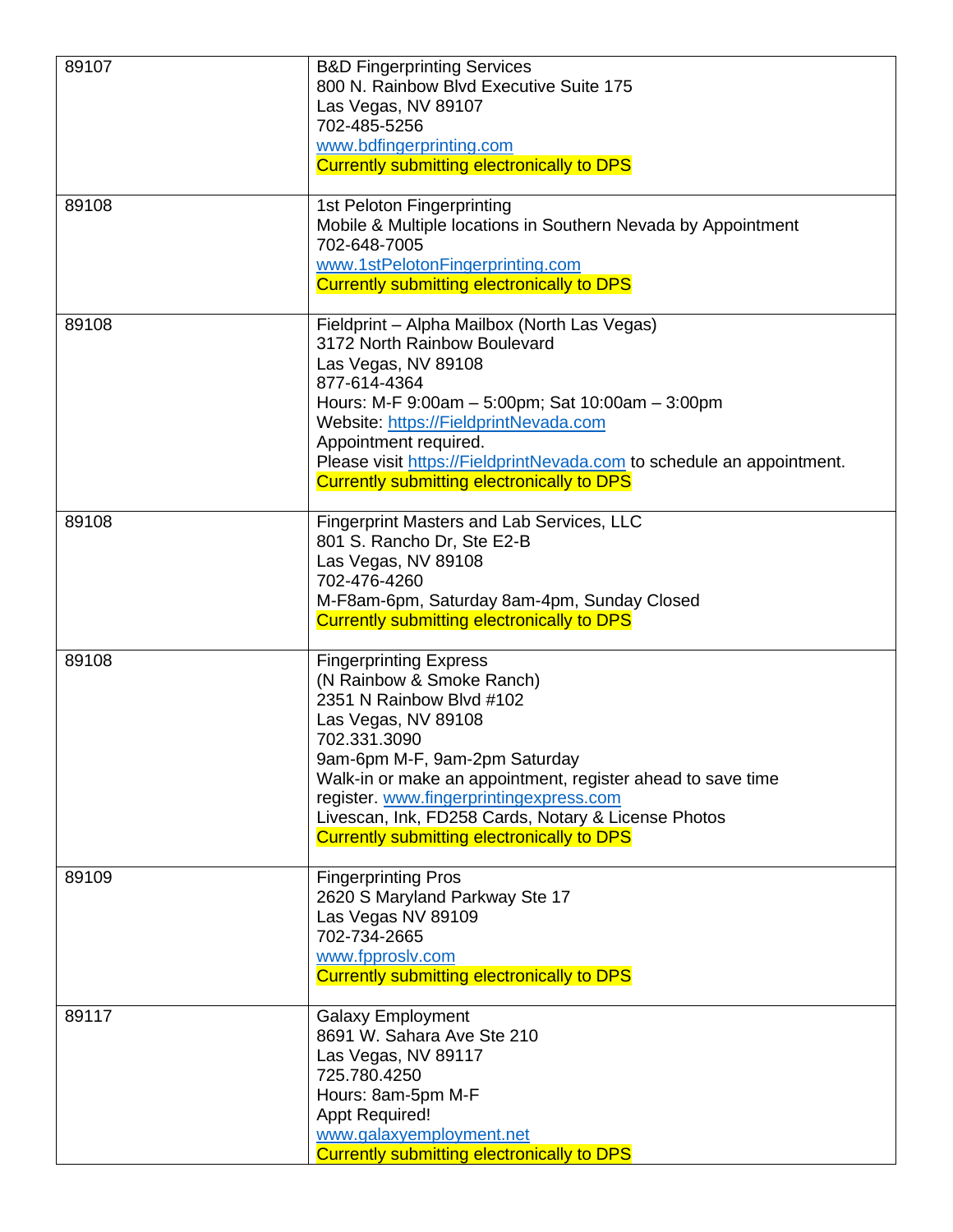| 89110 | Virtuous Mobile Fingerprinting                                                                                             |
|-------|----------------------------------------------------------------------------------------------------------------------------|
|       | 5945 Reflection Point Ct                                                                                                   |
|       | Las Vegas, NV 89110<br><b>Currently Submitting Electronically to DPS</b>                                                   |
|       |                                                                                                                            |
| 89117 | AACSNV & Fingerprinting Ink LLC.                                                                                           |
|       | 3110 S. Durango Dr. Ste 201<br>Las Vegas, NV 89117                                                                         |
|       | 702-410-5387                                                                                                               |
|       | www.fingerprintingink.com                                                                                                  |
|       | Hours M-F 8am-5pm                                                                                                          |
|       | Accepting Walk-ins, appointments, and mobile service<br>Additional Services: https://aacsnv.com/ Alcohol Awareness Card of |
|       | Southern NV                                                                                                                |
|       | Currently submitting electronically to DPS                                                                                 |
| 89118 | Las Vegas Shipping Center                                                                                                  |
|       | 4950 S. Rainbow Blvd Unit 150                                                                                              |
|       | Las Vegas, NV 89118                                                                                                        |
|       | 702.778.3388                                                                                                               |
|       | M-F 8am-6pm, Sat 10am-4pm<br>Walk ins welcome                                                                              |
|       | https://www.lasvegasshippingcenter.com/Fingerprinting/Digital-                                                             |
|       | <b>Fingerprinting</b>                                                                                                      |
|       | <b>Currently Submitting Electronically to DPS</b>                                                                          |
| 89118 | Fingerprint Solutions -24 hour / Mobile Fingerprinting                                                                     |
|       | 6385 S. Rainbow Ste. 800                                                                                                   |
|       | Las Vegas, NV 89118<br>702-370-7519                                                                                        |
|       | info@fpsvegas.com                                                                                                          |
|       | *Please call for appointment.                                                                                              |
|       | <b>Currently submitting electronically to DPS</b>                                                                          |
| 89118 | AES Fingerprinting - (Valley View Blvd & Sunset Rd)                                                                        |
|       | 6625 S. Valley View Blvd, Ste 104                                                                                          |
|       | Las Vegas, NV 89118<br>702-253-7821                                                                                        |
|       | www.AESfingerprinting.com                                                                                                  |
|       | Accepting Walk-in & Appointments,                                                                                          |
|       | Monday - Thursday 9:00am to 7:00pm, Friday 9:00am to 5:00pm                                                                |
|       | Mobile services available, Additional location (Henderson - Basic                                                          |
|       | Rd./Water St., by Appointment only)<br>Additional services: Livescan, Ink FD258 Hard Cards, Notary & Passport/ID           |
|       | Photos                                                                                                                     |
|       | www.AESCARD.com (Alcohol Cards),                                                                                           |
|       | www.AESDUI.com (1st Offender DUI Course)                                                                                   |
|       | www.AESNOTARYNV.com (Notary Public Services)<br><b>Currently submitting electronically to DPS</b>                          |
|       |                                                                                                                            |
|       |                                                                                                                            |
|       |                                                                                                                            |
|       |                                                                                                                            |
|       |                                                                                                                            |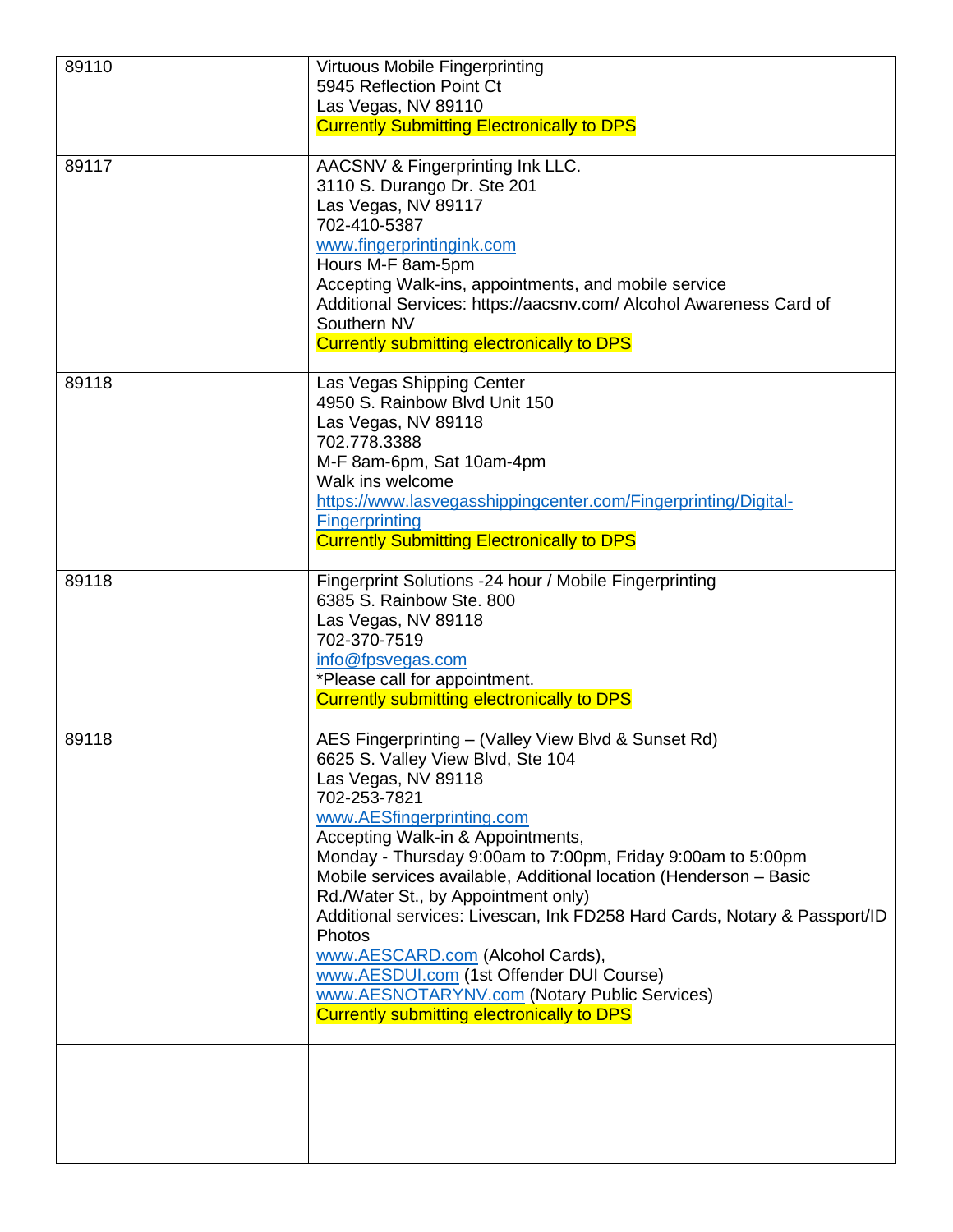| 89118 | <b>Fingerprinting Express</b><br>(S Rainbow & Sunset)<br>6485 S Rainbow Blvd # 103<br>Las Vegas, NV 89118<br>702.489.7994<br>9am-6pm M-F, 9am-2pm Saturday<br>Walk-in or make an appointment, register info ahead of time.<br>www.fingerprintingexpress.com<br>Livescan Ink, FD258 cards, Notary & License Photos, Mobile appointments<br>available.<br><b>Currently submitting electronically to DPS</b> |
|-------|-----------------------------------------------------------------------------------------------------------------------------------------------------------------------------------------------------------------------------------------------------------------------------------------------------------------------------------------------------------------------------------------------------------|
| 89119 | Fieldprint - Toro Tax Services (Las Vegas)<br>5513 Eastern Avenue<br>Las Vegas, NV 89119<br>877-614-4364<br>Hours: M-F 9:00am - 6:00pm; Sat 10:00am - 2:00pm<br>Website: https://FieldprintNevada.com<br>Appointment required.<br>Please visit https://FieldprintNevada.com to schedule an appointment.<br><b>Currently submitting electronically to DPS</b>                                              |
| 89119 | <b>Fingerprinting Express</b><br>(E Flamingo & Maryland)<br>1350 E Flamingo Rd #11<br>Las Vegas, NV 89119<br>702-823-3155<br>8am-5pm M-F, 9am-2pm Saturday<br>Accepting walk-ins and Appointments, register ahead to save time<br>Livescan, Ink, FD258 Cards, Notary & License Photos<br>register. www.fingerprintingexpress.com<br><b>Currently submitting electronically to DPS</b>                     |
| 89119 | Light Touch Fingerprinting, LLC<br>1516 E. Tropicana Ave Ste 180<br>Las Vegas, NV 89119<br>702.463.1230<br>M-F 9am-5:30pm<br>Walk-Ins Welcome/no appointment required<br>Closed on all state Holidays<br>Weekends by appointment (only)<br><b>Currently Submitting Electronically to DPS</b>                                                                                                              |
| 89120 | #0 AA Fingerprinting of Las Vegas - Sunset Rd/ Airport/ Green Valley<br>3663 E Sunset Road Ste 201<br>Las Vegas, NV 89120<br>702-522-1451<br>www.FingerprintingLasVegas.com<br>Walk-ins Mon-Fri 11am-5pm no appt required.<br>Currently submitting electronically to DPS                                                                                                                                  |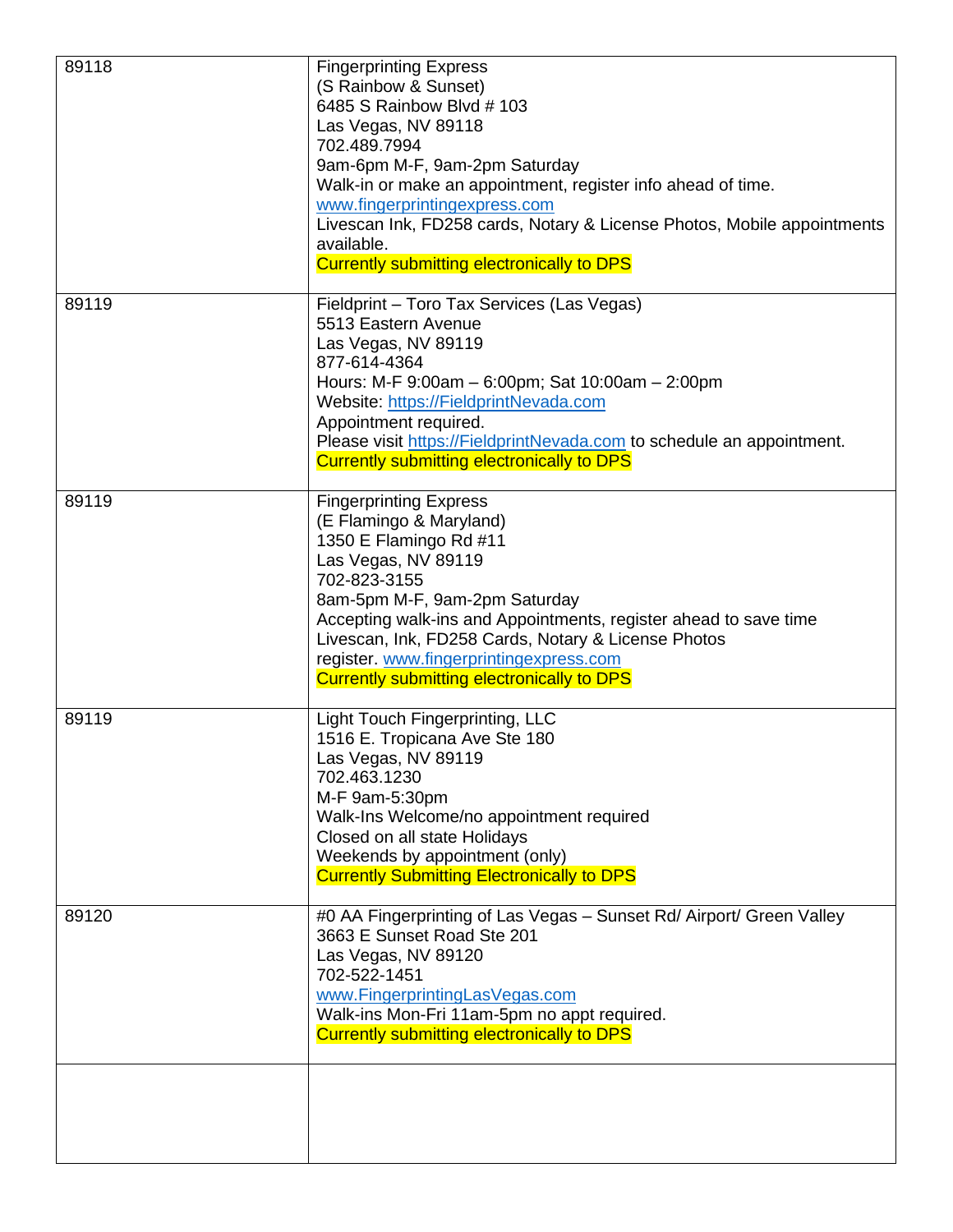| 89121 | Prints, Pics 'N' More<br>3510 E. Tropicana Ave Ste K<br>Las Vegas NV 89121<br>702-476-6900<br>www.printspicsnmore.com<br><b>Currently submitting electronically to DPS</b>                                                                                                                                                         |
|-------|------------------------------------------------------------------------------------------------------------------------------------------------------------------------------------------------------------------------------------------------------------------------------------------------------------------------------------|
| 89123 | <b>Express Electronic Fingerprinting Services (ELFSNV)</b><br>Mobile fingerprinting by appt. only<br>702-856-6335<br>www.elfsnv.com<br><b>Currently submitting electronically to DPS</b>                                                                                                                                           |
| 89128 | <b>NJN Fingerprinting Service LLC</b><br>Mobile Service - We Come to you!<br>702-387-7556<br>www.notjustnotaries.com<br><b>Currently submitting electronically to DPS</b>                                                                                                                                                          |
| 89130 | <b>EZ Fingerprinting Services</b><br>4937 W Craig Rd.<br>Las Vegas Nevada 89130<br>702-331-0168<br>WWW.MAKEITEZSERVICES.COM<br>Hours M - F-8AM TO 7PM<br>Saturday 9AM TO 4PM Offering Mobile Service<br>Walk-Ins are welcome! Appointments are also available!<br>Currently submitting electronically to DPS                       |
| 89130 | #0 AA Fingerprinting of Las Vegas- Rancho & Craig<br>4079 N Rancho Dr Ste170<br>Las Vegas NV 89130<br>702-463-4423<br>http://www.fingerprintinglasvegas.com<br>Walk-In Mon-Fri 11am-5pm no appt required<br><b>Currently submitting electronically to DPS</b>                                                                      |
| 89134 | Fingerprinting - Summerlin @ Postal Etc.<br>9436 W Lake Mead Blvd. Ste 5<br>Las Vegas, NV 89134<br>(702) 444-7678<br>Appointments M-F - 7am-6pm, Sat - 7am-3pm<br>Walk-ins M-F 9am-6pm, Sat 9am-3pm<br>www.FingerprintingSummerlin.com<br>Currently submitting electronically to DPS                                               |
| 89139 | Fieldprint - UR Mail Box (Las Vegas)<br>7835 South Rainbow Boulevard<br>Las Vegas, NV 89139<br>877-614-4364<br>Hours: M-F 9:30am - 5:00pm<br>Website: https://FieldprintNevada.com<br>Appointment required.<br>Please visit https://FieldprintNevada.com to schedule an appointment.<br>Currently submitting electronically to DPS |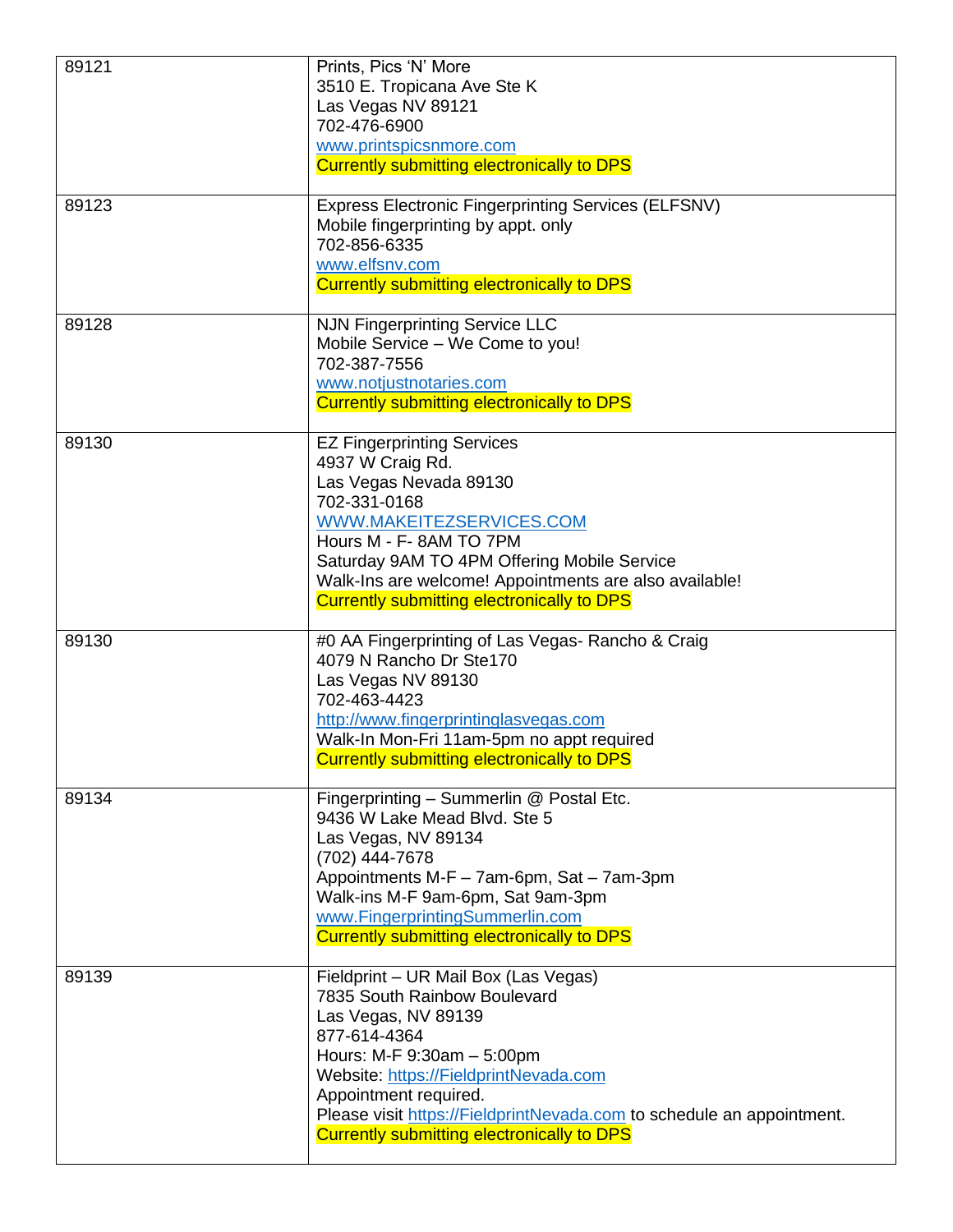| 89141 | Four Sisters DBA Mobile Fingerprinting Services<br>702-436-5076 must make an appointment<br>www.mobilefingerprintinggov.com<br><b>Currently submitting electronically to DPS</b>                                                                                                                                                                                                     |
|-------|--------------------------------------------------------------------------------------------------------------------------------------------------------------------------------------------------------------------------------------------------------------------------------------------------------------------------------------------------------------------------------------|
| 89144 | Quantum Logistics LLC<br>702-744-7575<br>www.quantumlogisticsnv.com<br>info@quantumlogisticsnv.com<br><b>Currently submitting electronically to DPS</b>                                                                                                                                                                                                                              |
| 89144 | # AA Fingerprinting Nevada - Summerlin<br>1180 N Town Center Dr.<br>Las Vegas, NV 89144<br>(702) 843-0310<br>M-F 10am-5pm<br>www.fingerprintingnevada.com<br><b>Currently submitting electronically to DPS</b>                                                                                                                                                                       |
| 89146 | <b>Xeration Service</b><br>6431 W Sahara Ave Ste 200 (Corner of Sahara & S Torrey Pines, east of<br>Sonic)<br>Las Vegas, NV 89146<br>702-822-6244<br>M-F 1:30pm-6:30pm, Saturdays (call for availability)<br>Appointments accepted but not required.<br>www.xerationservices.com<br><b>Currently submitting electronically to DPS</b>                                                |
| 89146 | American Fingerprint LLC<br>1201 S Jones Blvd suite 103 (Near Charleston Blvd)<br>Las Vegas NV 89146<br>(702) 822-1590<br>Hours M-F 8 a.m. - 6 p.m.<br>e-mail americanprint@hotmail.com<br>www.lasvegasbiometricsservices.com<br>Walk-ins welcome. Appointments available during and after business hours<br>Mobile services available<br>Currently submitting electronically to DPS |
| 89147 | #0 AA Fingerprinting of Las Vegas - Summerlin<br>9680 W Tropicana Ave Ste 139<br>Las Vegas NV 89147<br>702-857-8783<br>www.FingerprintingLasVegas.com<br>Walk-in Mon-Fri 11am-5pm No appt required.<br><b>Currently submitting electronically to DPS</b>                                                                                                                             |
| 89147 | A-1 Fingerprinting (2nd Location)<br>4485 S Buffalo Dr<br>Las Vegas, NV 89147<br><b>Accepting Walk-ins &amp; Appointments</b><br>702-722-2440<br>www.a-1fingerprinting.com<br><b>Currently submitting electronically to DPS</b>                                                                                                                                                      |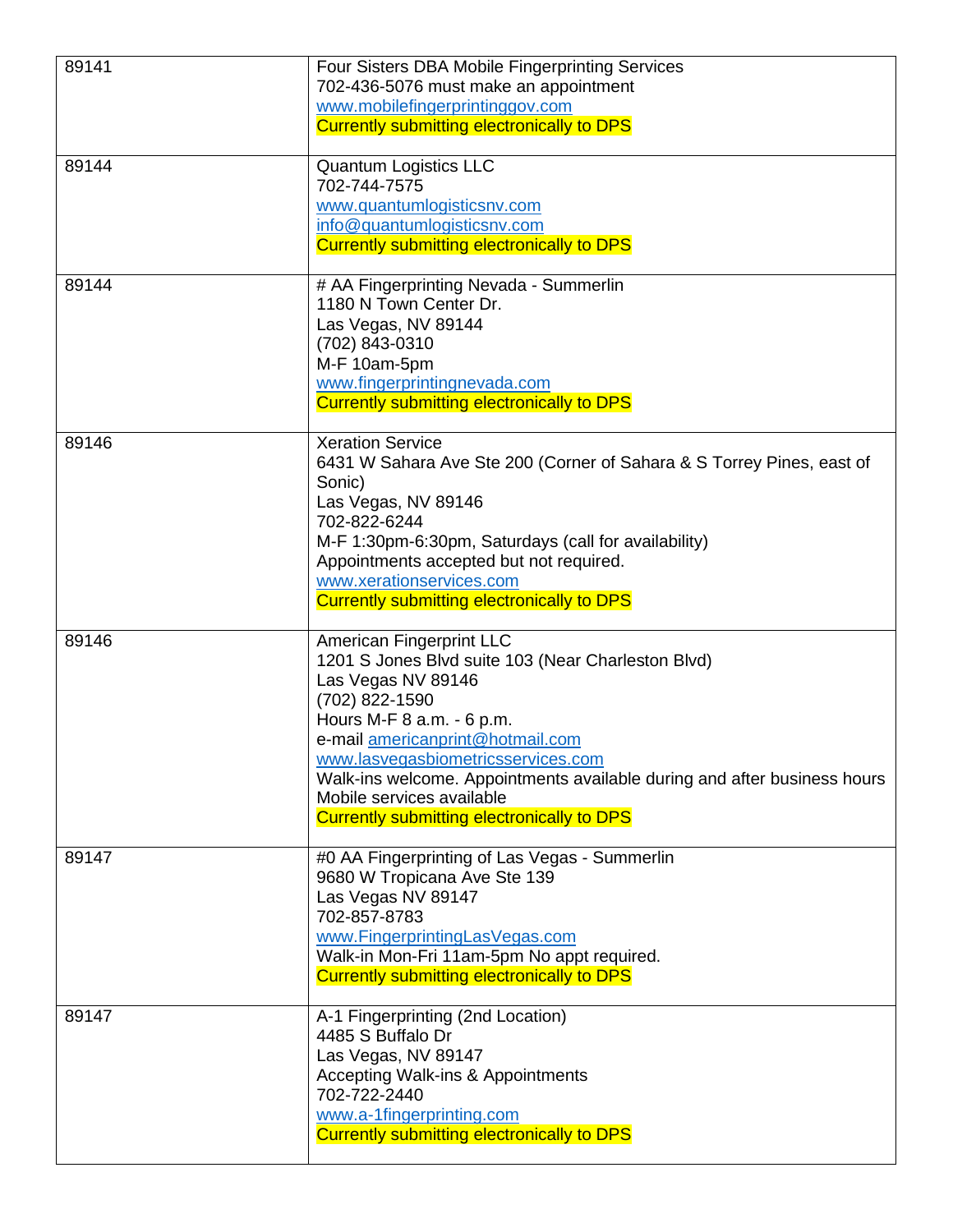| 89147 | Accutest (ESD Partner site) - Las Vegas<br>9187 West Flamingo Ste #110<br>Las Vegas, NV 89147<br>1-877-472-6916<br>www.accutestnv.com<br><b>Currently submitting electronically to DPS</b>                                                                                                                                                       |
|-------|--------------------------------------------------------------------------------------------------------------------------------------------------------------------------------------------------------------------------------------------------------------------------------------------------------------------------------------------------|
| 89148 | Pereira Immigration Law Group<br>8942 Spanish Ridge Ave Ste 1<br>Las Vegas, NV 89148<br>702-737-7717 Ext. 3<br>www.pimmigration.com<br><b>Currently Submitting Electronically to DPS</b>                                                                                                                                                         |
| 89154 | <b>Lifeline Fingerprinting</b><br><b>UNLV Student Union</b><br>4505 S. Maryland Pkwy.<br>Las Vegas, NV 89154<br>Email: info@lifelinefingerprinting.com<br>Hours: M-Th 10am-2pm by appointment only<br>Mobile service available $-$ e-mail for appointment<br>www.LifeLineFingerprinting.com<br><b>Currently Submitting Electronically to DPS</b> |
| 89301 | Ely Drug Testing & Fingerprinting<br>1665 Avenue F, Ste A<br>Ely NV 89301<br>775-296-1304<br>No appointment needed<br><b>Currently submitting electronically to DPS</b>                                                                                                                                                                          |
| 89502 | <b>Martin Ross &amp; Associates</b><br>350 South Rock Blvd #200<br>Reno NV 89502<br>775-336-4440 must make an appointment.<br>www.martinrosssecurity.com<br>Currently submitting electronically to DPS                                                                                                                                           |
| 89502 | <b>Fingerprinting Express</b><br>5000 Smithridge Dr Ste A-9<br>Reno, NV 89502<br>775-322-5587<br>Mon-Fri 9am-6pm<br>Sat 10am-3pm<br>Accepting walk-ins and appointments<br>Mobile services available by appointment<br>www.fingerprinitingexpress.com<br><b>Currently submitting electronically to DPS</b>                                       |
| 89503 | The UPS Store #3120<br>10580 N. McCarran Blvd #115<br>Reno NV 89503<br>775-746-3988<br>www.theupsstorelocal.com/3120<br>Currently submitting electronically to DPS                                                                                                                                                                               |